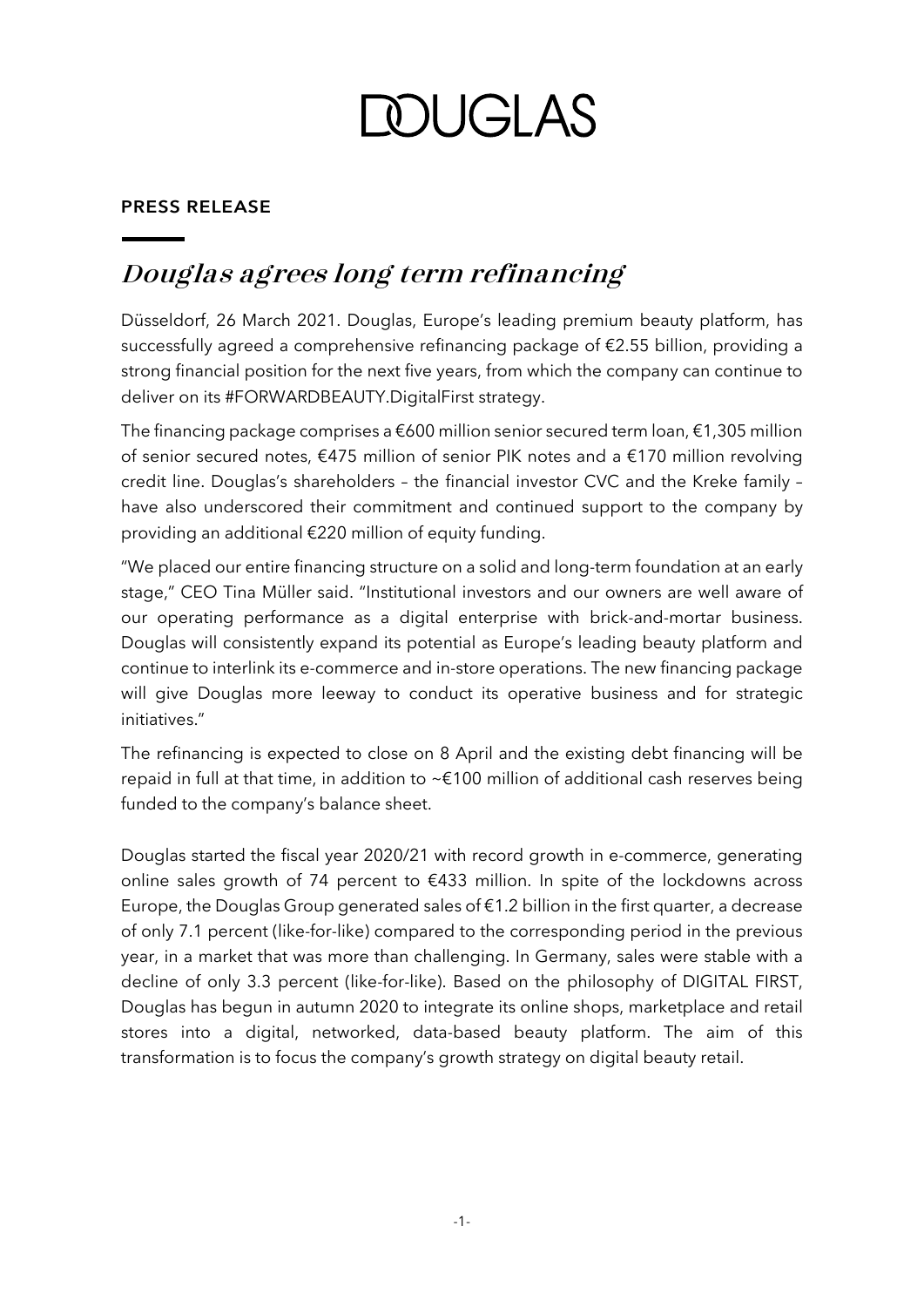*DUGLAS* 

#### **ABOUT DOUGLAS:**

Douglas is the leading premium beauty platform in Europe. Offering more than 130,000 beauty and lifestyle products in online shops, the beauty marketplace and over 2,000 stores, Douglas inspires customers to live their own kind of beauty by a previously unparalleled assortment. In 2021, Douglas achieved the Diversity Certification of the initiative BeyondGenderAgenda and represents diversity, equal opportunity and inclusion internally and externally. The continued expansion of the fast-growing e-commerce business is the focus of the #FORWARDBEAUTY.DigitalFirst strategy programme. In fiscal year 2019/2020, Douglas generated sales of 3.2 billion euros in the areas of perfumery, decorative cosmetics, skin and hair care as well as nutritional supplements and accessories.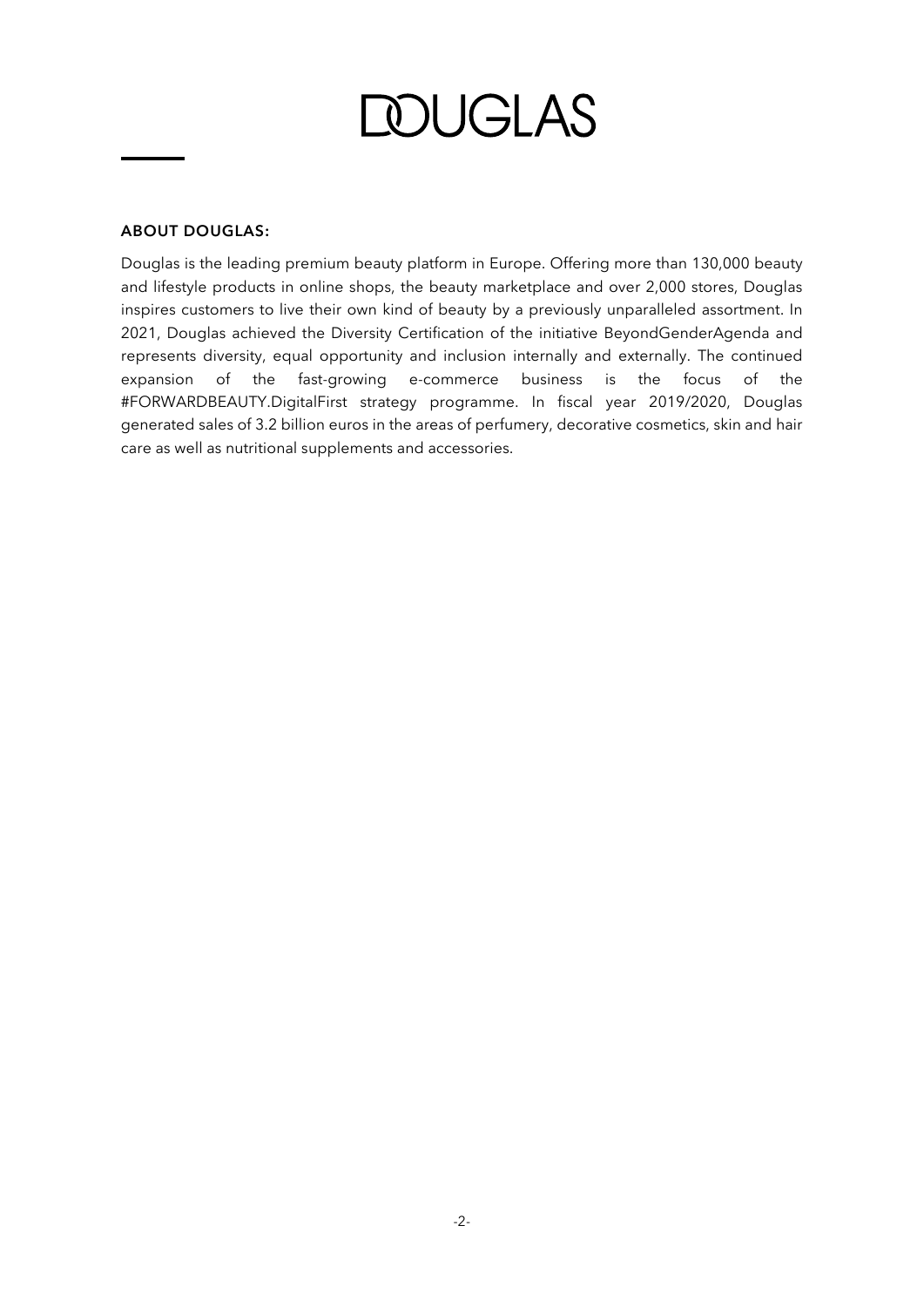**DOUGLAS** 

#### **CONTACT FOR INVESTOR RELATIONS**

Stefanie Steiner Head of Investor Relations Telephone: +49 211 16847 8594 E-mail: [ir@douglas.de](mailto:ir@douglas.de)

#### **MEDIA CONTACT:**

Eva Krüger Corporate Communications Manager Telephone: +49 211 16847 6644 E-mail: [pr@douglas.de](mailto:pr@douglas.de)

### THIS PRESS RELEASE IS NOT FOR DISTRIBUTION OR RELEASE, DIRECTLY OR INDIRECTLY, TO U.S. NEWS WIRE SERVICES OR FOR DISSEMINATION IN THE UNITED STATES, AUSTRALIA, CANADA OR JAPAN, OR ANY OTHER JURISDICTION IN WHICH THE DISTRIBUTION OR RELEASE WOULD BE UNLAWFUL.

The notes offering is being made by means of an offering memorandum. This press release does not constitute an offer to sell or the solicitation of an offer to buy the notes or any other security and shall not constitute an offer, solicitation or sale in the United States or in any jurisdiction in which, or to any persons to whom, such offering, solicitation or sale would be unlawful.

The notes and the related guarantees have not been, and will not be, registered under the U.S. Securities Act of 1933, as amended (the "Securities Act") or the securities laws of any state or other jurisdiction of the United States, and may not be offered or sold within the United States, or to, or for the account or benefit of, U.S. persons (as defined in Regulation S), except pursuant to an exemption from, or in a transaction not subject to, the registration requirements of the Securities Act and applicable state or local securities laws. Accordingly, the notes and the related guarantees are being offered and sold (i) in the United States only to qualified institutional buyers in accordance with Rule 144A under the Securities Act and (ii) in "offshore transactions" to non-U.S. persons outside the United States in accordance with Regulation S. There is no assurance that the offerings will be completed or, if completed, as to the terms on which they will be completed.

This press release has been prepared on the basis that any offer of the notes in any Member State of the European Economic Area (the "EEA") or in the United Kingdom will be made pursuant to an exemption under Regulation (EU) 2017/1129 (as amended or superseded) (the "Prospectus Regulation") and the Prospectus Regulation as it forms part of United Kingdom law by virtue of the European Union (Withdrawal) Act 2018 (the "UK Prospectus Regulation") from the requirement to publish a prospectus for offers of the notes.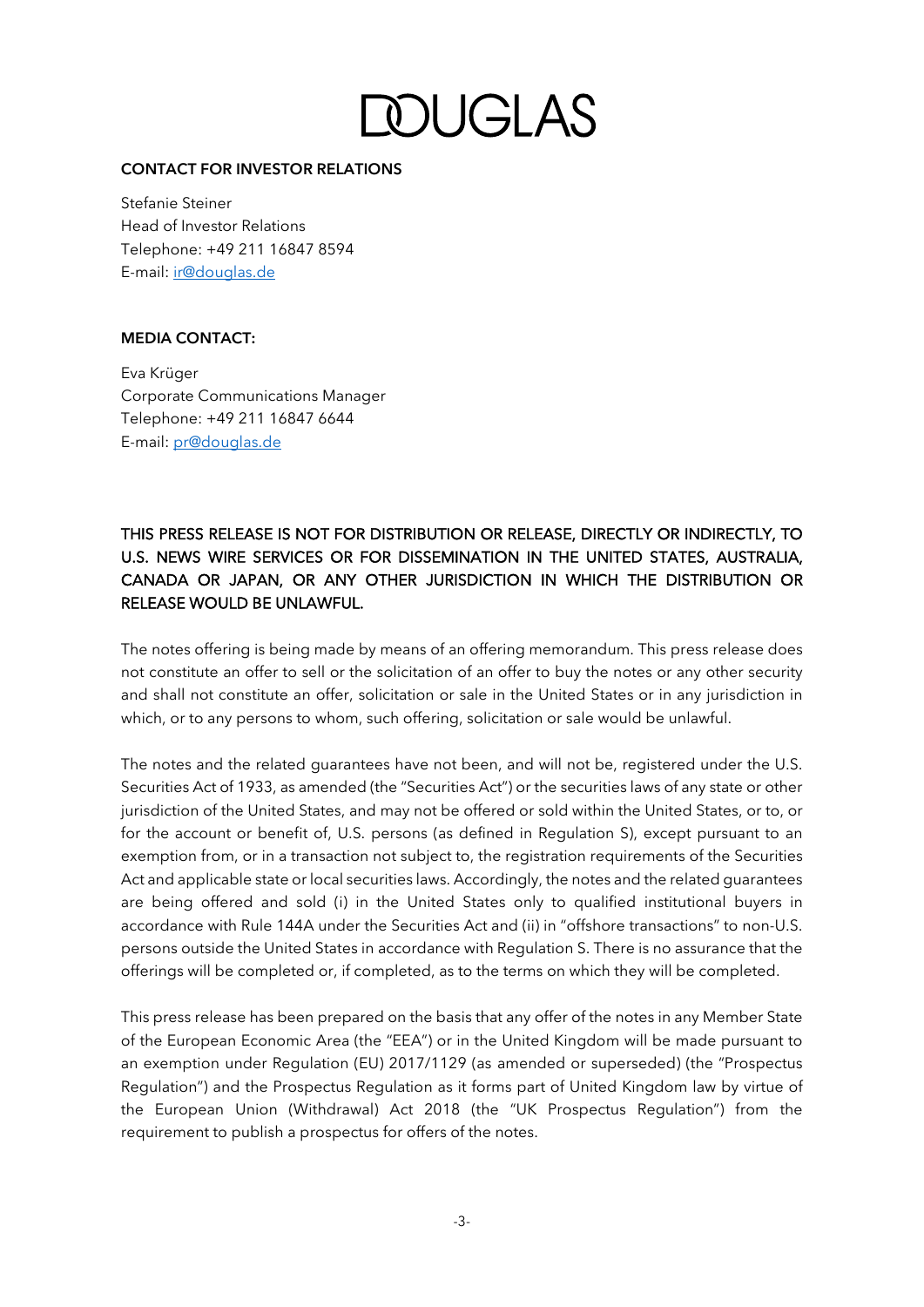# **DOUGLAS**

The notes are not intended to be offered, sold or otherwise made available to and should not be offered, sold or otherwise made available to any retail investor in the EEA or the United Kingdom. For these purposes, a retail investor means a person who is one (or more) of: (i) a retail client as defined in point (11) of Article 4(1) of Directive 2014/65/EU, as amended ("MiFID II"); (ii) a customer within the meaning of Directive (EU) 2016/97, where that customer would not qualify as a professional client as defined in point (10) of Article 4(1) of MiFID II; or (iii) not a qualified investor as defined in the Prospectus Regulation and UK Prospectus Regulation. Consequently, no key information document required by Regulation (EU) No 1286/2014, as amended (the "PRIIPs Regulation"), for offering or selling the notes or otherwise making them available to retail investors in the EEA or in the United Kingdom has been prepared and therefore offering or selling the notes or otherwise making them available to any retail investor in the EEA or the United Kingdom may be unlawful under the PRIIPs Regulation.

Manufacturer target market (MiFID II product governance; UK MiFIR product governance) is eligible counterparties and professional clients only (all distribution channels). No PRIIPs or UK PRIIPs key information document (KID) has been prepared as the offering is not available to retail investors in EEA or the United Kingdom, respectively.

The distribution of this press release into certain jurisdictions may be restricted by law. Persons into whose possession this press release comes should inform themselves about and observe any such restrictions. Any failure to comply with these restrictions may constitute a violation of the laws of any such jurisdiction.

#### Forward-looking Statements